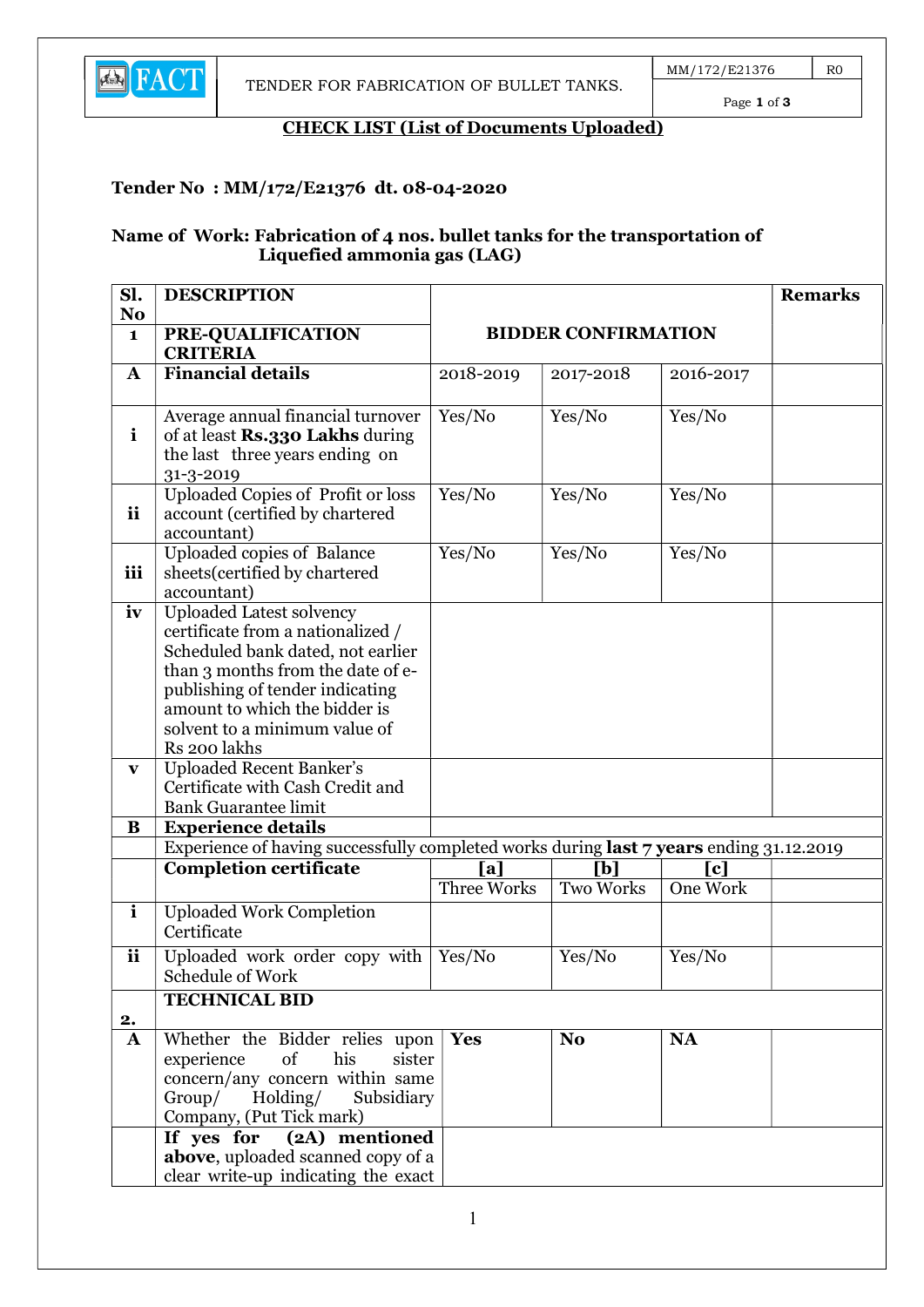

Page 2 of 3

# CHECK LIST (List of Documents Uploaded)

|              | relationship, along with relevant<br>documents in proof of<br>such |                                          |  |  |
|--------------|--------------------------------------------------------------------|------------------------------------------|--|--|
|              | relationship along<br>with<br>the                                  |                                          |  |  |
|              | TECHNICAL BID (Put Tick mark)                                      |                                          |  |  |
| $\mathbf C$  | Uploaded(with digital signature)                                   |                                          |  |  |
|              | <b>Complete set of Tender</b>                                      |                                          |  |  |
|              | <b>document</b> including addendums /                              |                                          |  |  |
|              |                                                                    | Yes / No                                 |  |  |
|              | corrigendum if any, Un-priced                                      |                                          |  |  |
|              | BOQ etc.                                                           |                                          |  |  |
| D            | Uploaded Power of Attorney,                                        | Yes/No/NA                                |  |  |
|              | Original /Attested by Gazetted<br>officer in case an authorized    |                                          |  |  |
|              |                                                                    |                                          |  |  |
|              | representative of Tenderer, has                                    |                                          |  |  |
|              | signed the Tender                                                  |                                          |  |  |
|              | <b>Uploaded GST registration</b>                                   |                                          |  |  |
|              | certificate Self-attested and                                      |                                          |  |  |
| $\mathbf{F}$ | <b>GSTIN</b> number(Yes/No)                                        |                                          |  |  |
| G            | <b>EARNEST MONEY DEPOSIT</b>                                       |                                          |  |  |
|              | Uploaded scanned copy of EMD in                                    |                                          |  |  |
|              | the form of DD or RTGS / NEFT or                                   | Yes/No/Exempted                          |  |  |
|              | from<br>Bank<br>Guarantee<br>any                                   | Adequate documents to be uploaded if EMD |  |  |
|              | Nationalized / Scheduled Bank as                                   |                                          |  |  |
|              | per supplied format                                                |                                          |  |  |
|              |                                                                    | exemption is applicable)                 |  |  |
| $\bf H$      | Integrity Pact as per attachment                                   |                                          |  |  |
| $\mathbf I$  | Uploaded Detailed programme of                                     |                                          |  |  |
|              | work in PERT or BAR CHART form                                     |                                          |  |  |
|              |                                                                    | Yes/No                                   |  |  |
| $\mathbf J$  | <b>PAN card</b> (Self Attested copy)                               | Yes/No                                   |  |  |
| $\mathbf K$  | GST registration certificate(self-                                 |                                          |  |  |
|              | attested copy)                                                     | Yes/No                                   |  |  |
|              | Uploaded<br><b>PRESENT</b>                                         |                                          |  |  |
|              | COMMITMENTS with details of                                        |                                          |  |  |
| L            |                                                                    | Yes/No                                   |  |  |
|              | work, initial contract value, period                               |                                          |  |  |
|              | of completion, name of client,                                     |                                          |  |  |
|              | expected date of completion,<br>percentage progress etc.           |                                          |  |  |
| $\mathbf{M}$ | Uploaded<br>Details<br>of                                          |                                          |  |  |
|              | CONSTRUCTION PLANT<br><b>AND</b>                                   |                                          |  |  |
|              | EQUIPMENT available                                                | Yes/No                                   |  |  |
| ${\bf N}$    | Uploaded SITE ORGANIZATION                                         |                                          |  |  |
|              | <b>CHART</b>                                                       | Yes/No                                   |  |  |
| $\mathbf 0$  | Uploaded KEY PERSONNEL of his                                      |                                          |  |  |
|              | Organization to be associated with                                 |                                          |  |  |
|              | the<br>work,<br>detailing<br>their                                 | Yes/No                                   |  |  |
|              | Qualifications                                                     |                                          |  |  |
|              |                                                                    |                                          |  |  |
| ${\bf P}$    | Uploaded VENDOR DATA FORM                                          | Yes/No                                   |  |  |
|              | and Electronic Media Payment                                       |                                          |  |  |
|              | Format duly verified by Bank along                                 |                                          |  |  |
|              | with a Cancelled Cheque.                                           |                                          |  |  |